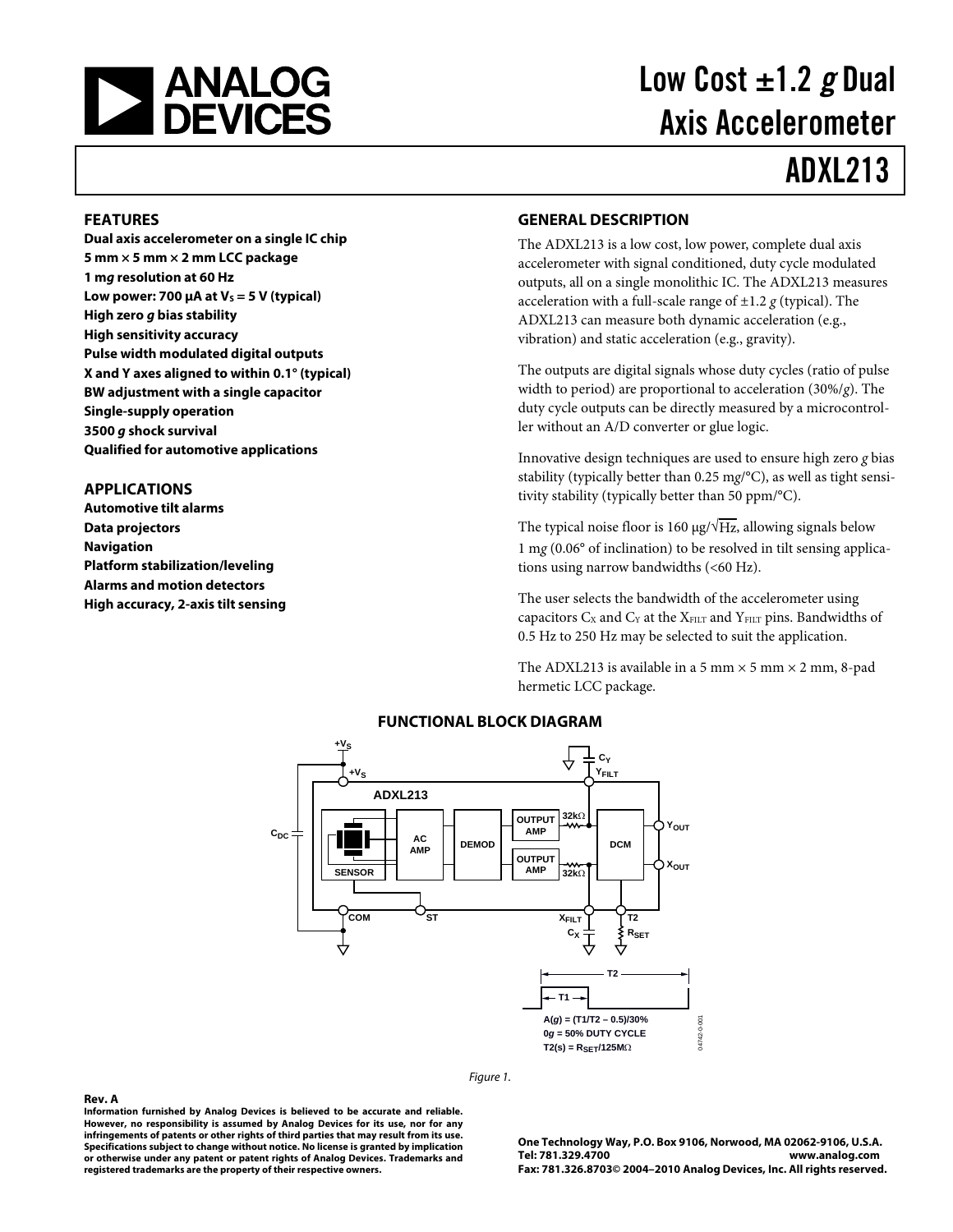### TABLE OF CONTENTS

#### **REVISION HISTORY**

#### **8/10—Rev. 0 to Rev. A**

#### **4/04—Revision 0: Initial Version**

| Design Trade-Offs for Selecting Filter Characteristics: The |
|-------------------------------------------------------------|
| Using the ADXL213 with Operating Voltages Other than 5 V.10 |
| Using the ADXL213 as a Dual-Axis Tilt Sensor 10             |
| Pin Configurations and Functional Descriptions 11           |
|                                                             |
|                                                             |
|                                                             |
|                                                             |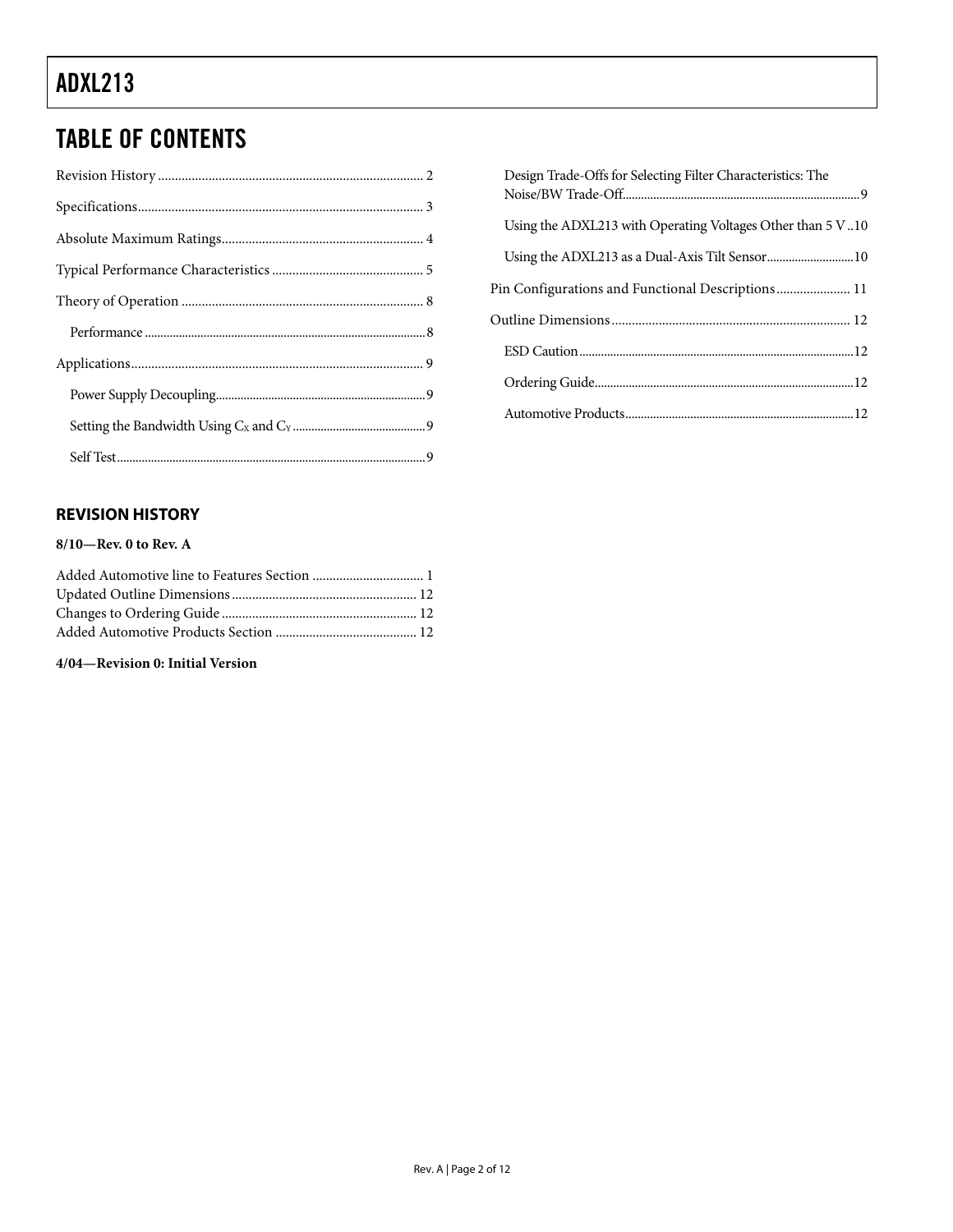### <span id="page-2-1"></span><span id="page-2-0"></span>SPECIFICATIONS

T<sub>A</sub> = -40°C to +85°C, V<sub>s</sub> = 5 V, C<sub>x</sub> = C<sub>Y</sub> = 0.1 µF, Acceleration = 0 *g*, unless otherwise noted. All minimum and maximum specifications are guaranteed. Typical specifications are not guaranteed.

| Table 1.                                           |                                        |       |              |            |                         |
|----------------------------------------------------|----------------------------------------|-------|--------------|------------|-------------------------|
| <b>Parameter</b>                                   | <b>Conditions</b>                      | Min   | <b>Typ</b>   | <b>Max</b> | Unit                    |
| <b>SENSOR INPUT</b>                                | Each axis                              |       |              |            |                         |
| Measurement Range <sup>1</sup>                     |                                        |       | ±1.2         |            | g                       |
| Nonlinearity                                       | % of full scale                        |       | ±0.5         |            | $\frac{0}{0}$           |
| Package Alignment Error                            |                                        |       | ±1           |            | Degrees                 |
| Alignment Error                                    | X sensor to Y sensor                   |       | ±0.1         |            | Degrees                 |
| <b>Cross Axis Sensitivity</b>                      |                                        |       | ±2           |            | $\%$                    |
| SENSITIVITY (Ratiometric) <sup>2</sup>             | Each axis                              |       |              |            |                         |
| Sensitivity at XOUT, YOUT                          | $V_s = 5 V$                            | 27    | 30           | 33         | $%$ /g                  |
| Sensitivity Change due to Temperature <sup>3</sup> | $V_s = 5 V$                            |       | ±0.3         |            | $\%$                    |
| ZERO g BIAS LEVEL (Ratiometric)                    | Each axis                              |       |              |            |                         |
| O g Voltage at XOUT, YOUT                          | $V_s = 5 V$                            |       | ±50          |            | $\%$                    |
| Initial 0 g Output Deviation from Ideal            | $V_s = 5 V, 25^{\circ}C$               |       | ±2           |            | $\frac{0}{0}$           |
| 0 g Offset vs. Temperature                         |                                        |       | ±0.25        |            | mg/°C                   |
| <b>NOISE PERFORMANCE</b>                           |                                        |       |              |            |                         |
| <b>Noise Density</b>                               | @25°C                                  |       | 160          |            | $\mu q / \sqrt{Hz}$ rms |
| <b>FREQUENCY RESPONSE<sup>4</sup></b>              |                                        |       |              |            |                         |
| C <sub>x</sub> , C <sub>Y</sub> Range <sup>5</sup> |                                        | 0.002 |              | 4.7        | μF                      |
| <b>RFILT Tolerance</b>                             |                                        | 22    | 32           | 42         | $k\Omega$               |
| Sensor Resonant Frequency                          |                                        |       | 5.5          |            | kHz                     |
| SELF TEST <sup>6</sup>                             |                                        |       |              |            |                         |
| Logic Input Low                                    |                                        |       |              | 1          | V                       |
| Logic Input High                                   |                                        | 4     |              |            | $\vee$                  |
| ST Input Resistance to Ground                      |                                        | 30    | 50           |            | $k\Omega$               |
| Output Change at XOUT, YOUT                        | Self test 0 to 1                       |       | 23           |            | $\%$                    |
| <b>PWM Output</b>                                  |                                        |       |              |            |                         |
| <b>FSET</b>                                        | $R_{\text{SET}} = 125 \text{ k}\Omega$ |       | $\mathbf{1}$ |            | kHz                     |
| T2 Drift versus Temperature                        |                                        |       | ±0.3         |            | $\%$                    |
| <b>POWER SUPPLY</b>                                |                                        |       |              |            |                         |
| <b>Operating Voltage Range</b>                     |                                        | 3     |              | 6          | v                       |
| Quiescent Supply Current                           |                                        |       | 0.7          | 1.1        | mA                      |
| Turn-On Time <sup>7</sup>                          |                                        |       | 20           |            | ms                      |

<sup>&</sup>lt;sup>1</sup> Guaranteed by measurement of initial offset and sensitivity. <sup>1</sup> Guaranteed by measurement of initial offset and sensitivity.<br><sup>2</sup> Sensitivity varies with Ve At Ve – 3 V, sensitivity is typically 28

 $\overline{a}$ 

<sup>&</sup>lt;sup>2</sup> Sensitivity varies with V<sub>s</sub>. At V<sub>s</sub> = 3 V, sensitivity is typically 28%/*g.*<br><sup>3</sup> Defined as the output change from ambient-to-maximum temper

<sup>&</sup>lt;sup>3</sup> Defined as the output change from ambient-to-maximum temperature or ambient-to-minimum temperature.

<sup>&</sup>lt;sup>4</sup> Actual frequency response controlled by user-supplied external capacitor ( $C_{X}$ ,  $C_{Y}$ ). <sup>4</sup> Actual frequency response controlled by user-supplied external capacitor (C<sub>X</sub>, C<sub>Y</sub>).<br><sup>5</sup> Bandwidth = 1/(2 × π × 32 kO × C). For C× C× = 0.002 uE. Bandwidth = 2500 Hz. For

<sup>&</sup>lt;sup>5</sup> Bandwidth = 1/(2 × π × 32 kΩ × C). For C<sub>X</sub>, C<sub>Y</sub> = 0.002 μF, Bandwidth = 2500 Hz. For C<sub>X</sub>, C<sub>Y</sub> = 4.7 μF, Bandwidth = 1 Hz. Minimum/maximum values are not tested.<br><sup>6</sup> Self-test response changes with Ve, At Ve = 3 V

<sup>&</sup>lt;sup>6</sup> Self-test response changes with Vs. At Vs = 3 V, self-test output is typically 8%.<br><sup>7</sup> Larger values of C<sub>X</sub>, C<sub>Y</sub> increase turn-on time. Turn-on time is approximately 160 × C<sub>x</sub> or C<sub>Y</sub> + 4 ms, where C<sub>X</sub>, C<sub>Y</sub> are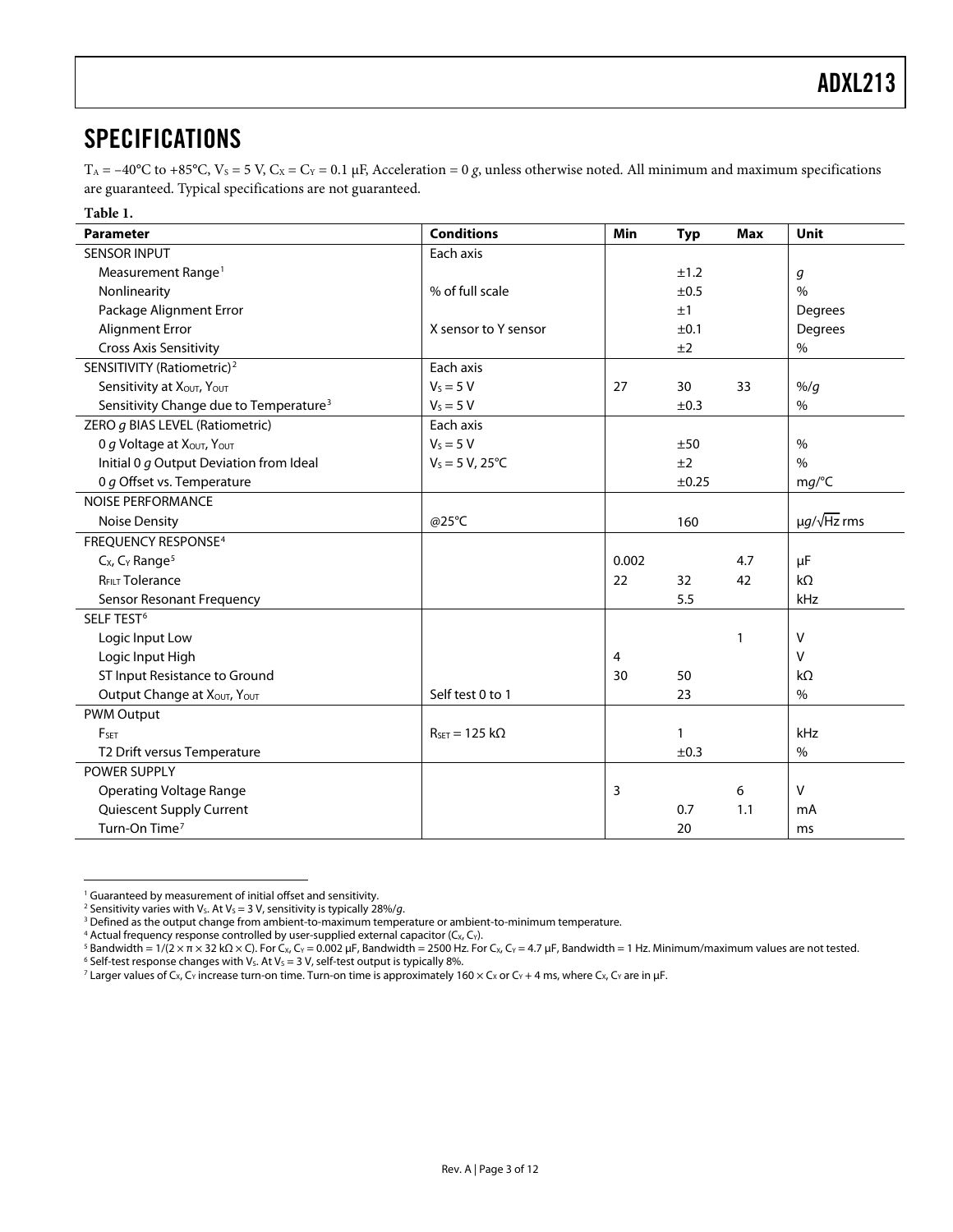### <span id="page-3-0"></span>ABSOLUTE MAXIMUM RATINGS

#### **Table 2. ADXL213 Stress Ratings**

| <b>Parameter</b>                     | Rating                               |
|--------------------------------------|--------------------------------------|
| Acceleration (Any Axis, Unpowered)   | 3,500 $q$                            |
| Acceleration (Any Axis, Powered)     | 3,500 $q$                            |
| Drop Test (Concrete Surface)         | 1.2 m                                |
| V٢                                   | $-0.3 V$ to $+7.0 V$                 |
| All Other Pins                       | $(COM - 0.3 V)$ to<br>$(V5 + 0.3 V)$ |
| <b>Output Short-Circuit Duration</b> |                                      |
| (Any Pin to Common)                  | Indefinite                           |
| Operating Temperature Range          | $-55^{\circ}$ C to $+125^{\circ}$ C  |
| Storage Temperature                  | $-65^{\circ}$ C to $+150^{\circ}$ C  |

Stresses above those listed under Absolute Maximum Ratings may cause permanent damage to the device. This is a stress rating only; functional operation of the device at these or any other conditions above those indicated in the operational section of this specification is not implied. Exposure to absolute maximum rating conditions for extended periods may affect device reliability.

#### **Table 3. Package Characteristics**

| Package Type | $\theta_{JA}$     | $\theta_{\rm JC}$ | <b>Device Weight</b> |
|--------------|-------------------|-------------------|----------------------|
| 8-Lead CLCC  | $120^{\circ}$ C/W | $20^{\circ}$ C/W  | $<$ 1.0 gram         |



|                                                              | Condition          |                  |  |
|--------------------------------------------------------------|--------------------|------------------|--|
| <b>Profile Feature</b>                                       | <b>Sn63/Pb37</b>   | <b>Pb</b> Free   |  |
| Average Ramp Rate ( $T_L$ to $T_P$ )                         |                    | 3°C/second max   |  |
| Preheat                                                      |                    |                  |  |
| Minimum Temperature (T <sub>SMIN</sub> )                     | $100^{\circ}$ C    | $150^{\circ}$ C  |  |
| Minimum Temperature (T <sub>SMAX</sub> )                     | $150^{\circ}$ C    | $200^{\circ}$ C  |  |
| Time ( $T_{SMIN}$ to $T_{SMAX}$ ) (ts)                       | 60-120 seconds     | $60-150$ seconds |  |
| T <sub>SMAX</sub> to T <sub>L</sub>                          |                    |                  |  |
| Ramp-Up Rate                                                 | 3°C/second         |                  |  |
| Time Maintained above Liquidous $(TL)$                       |                    |                  |  |
| Liquidous Temperature $(TL)$                                 | $183^{\circ}$ C    | $217^{\circ}$ C  |  |
| Time $(t_L)$                                                 | $60 - 150$ seconds | $60-150$ seconds |  |
| Peak Temperature (T <sub>P</sub> )                           | 240°C +0°C/-5°C    | 260°C +0°C/-5°C  |  |
| Time within 5°C of Actual Peak Temperature (t <sub>P</sub> ) | 10-30 seconds      | 20-40 seconds    |  |
| Ramp-Down Rate                                               |                    | 6°C/second max   |  |
| Time 25°C to Peak Temperature                                | 6 minutes max      | 8 minutes max    |  |

Figure 2. Recommended Soldering Profile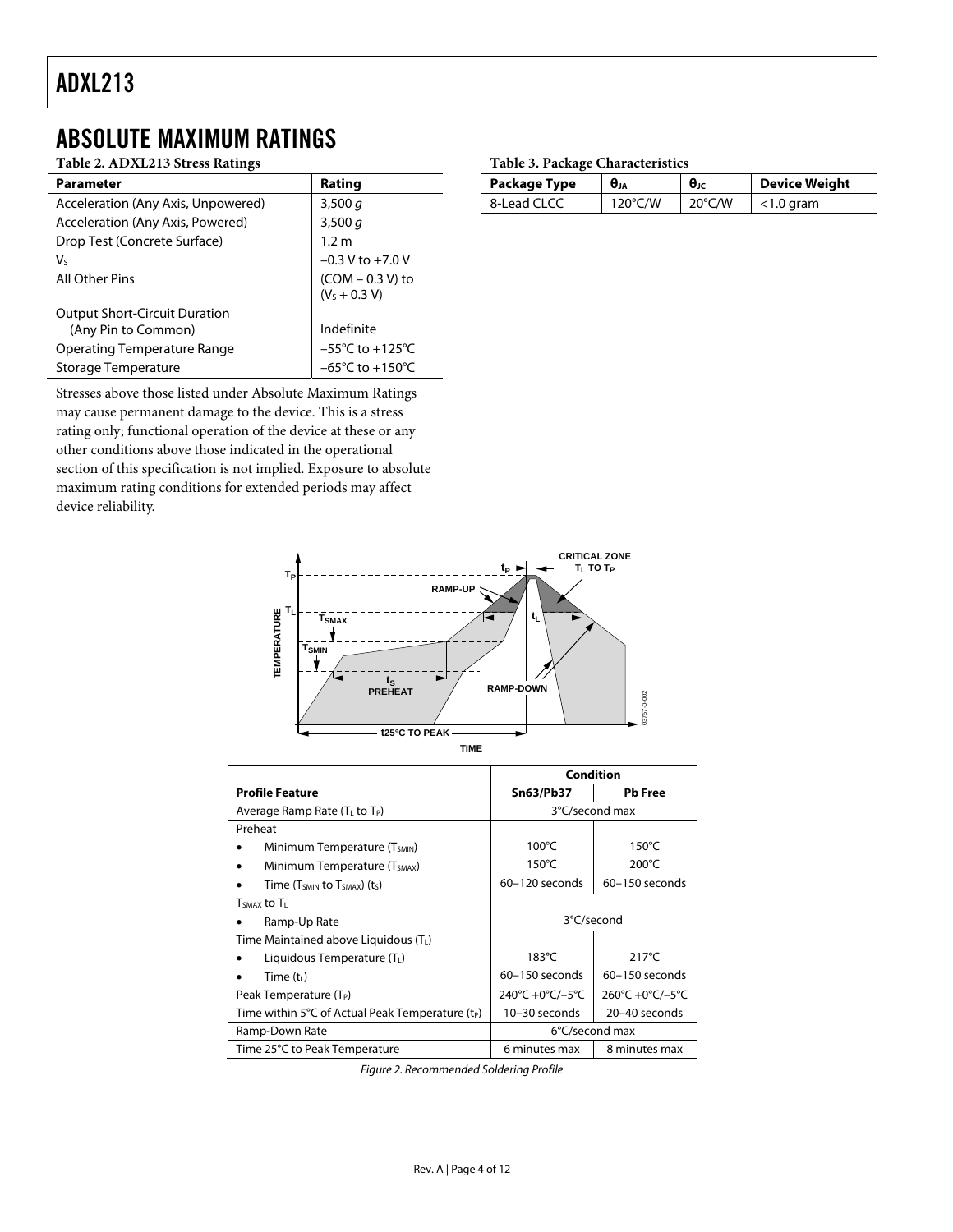### <span id="page-4-0"></span>TYPICAL PERFORMANCE CHARACTERISTICS

 $(V_s = 5 V$  for all graphs, unless otherwise noted.)



Figure 3. X Axis Zero g Bias Deviation from Ideal at 25°C



Figure 4. X Axis Zero g Bias Tempco





Figure 6. Y Axis Zero g Bias Deviation from Ideal at 25°C



Figure 7. Y Axis Zero g Bias Tempco

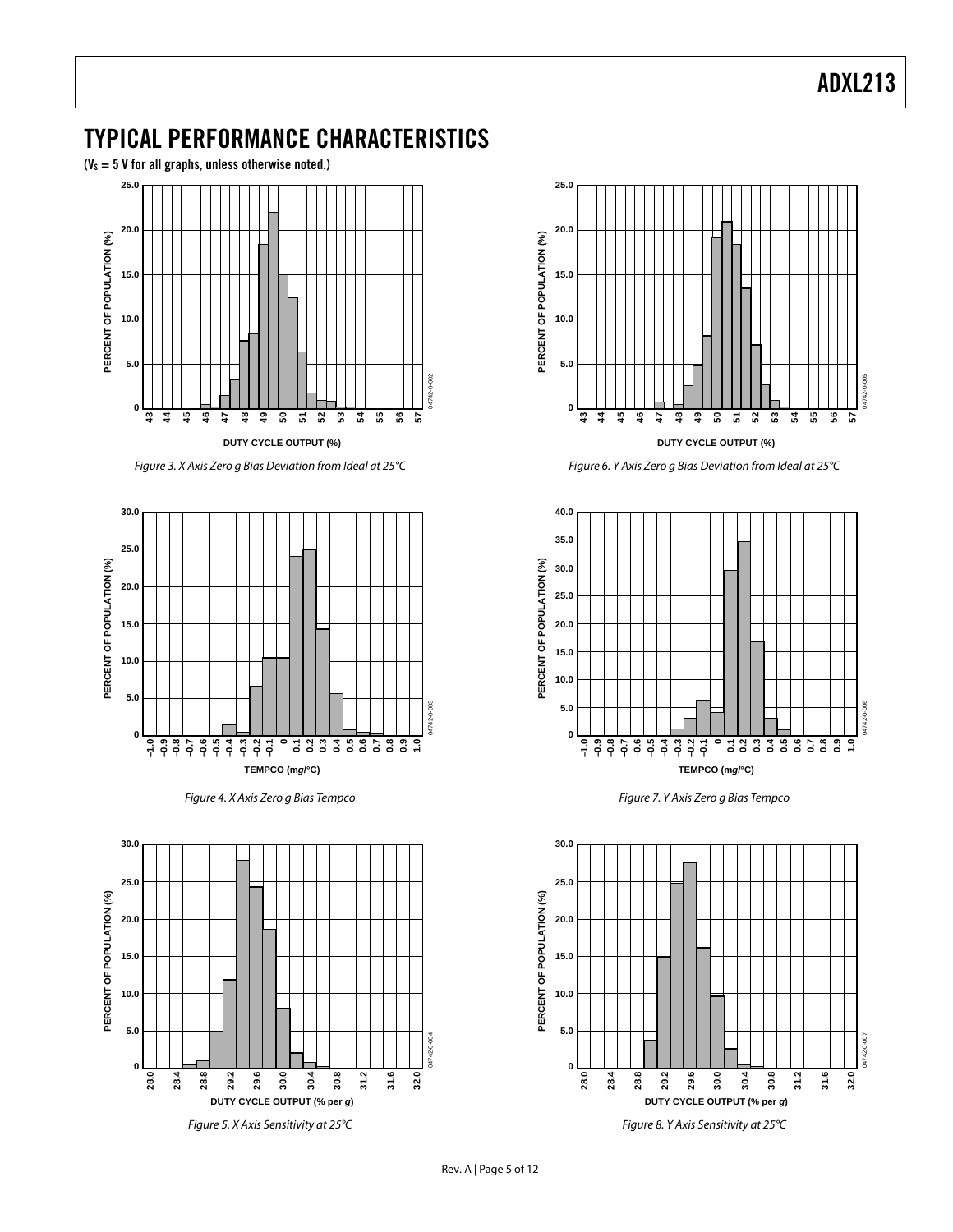

Figure 9. Zero g Bias vs. Temperature – Parts Soldered to PCB

<span id="page-5-0"></span>

Figure 10. X Axis Noise Density at 25°C



Figure 11. Z vs. X Cross-Axis Sensitivity



Figure 12. Sensitivity vs. Temperature – Parts Soldered to PCB



Figure 13. Y Axis Noise Density at 25°C



Figure 14. Z vs. Y Cross-Axis Sensitivity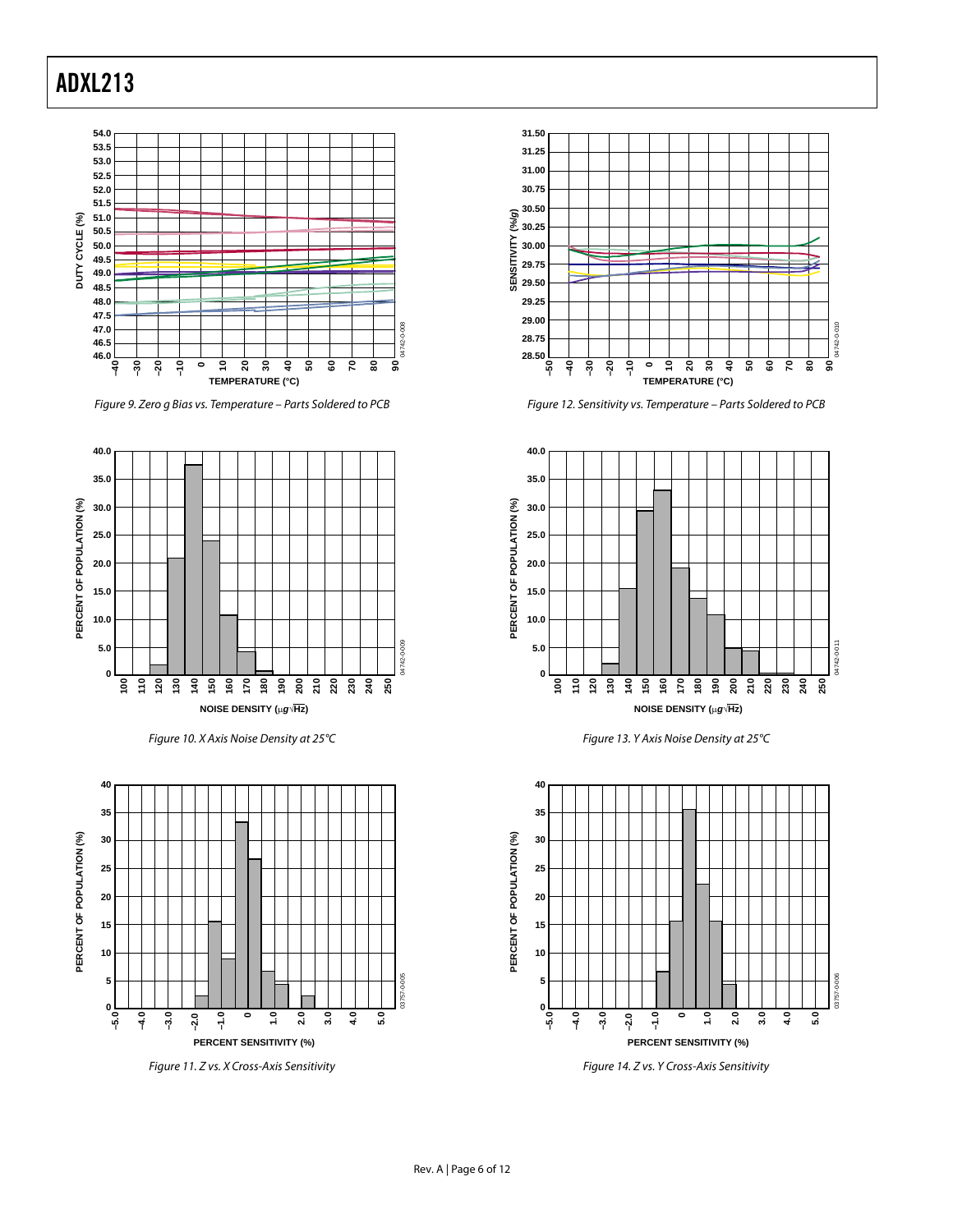

Figure 15. Supply Current vs. Temperature



Figure 16. X Axis Self Test Response at 25°C



Figure 17. Self Test Response vs. Temperature



Figure 18. Supply Current at 25°C



Figure 19. Y Axis Self Test Response at 25°C



Figure 20. Turn-On Time –  $C_x$ ,  $C_y$  = 0.1  $\mu$ F, Time Scale = 2 ms/div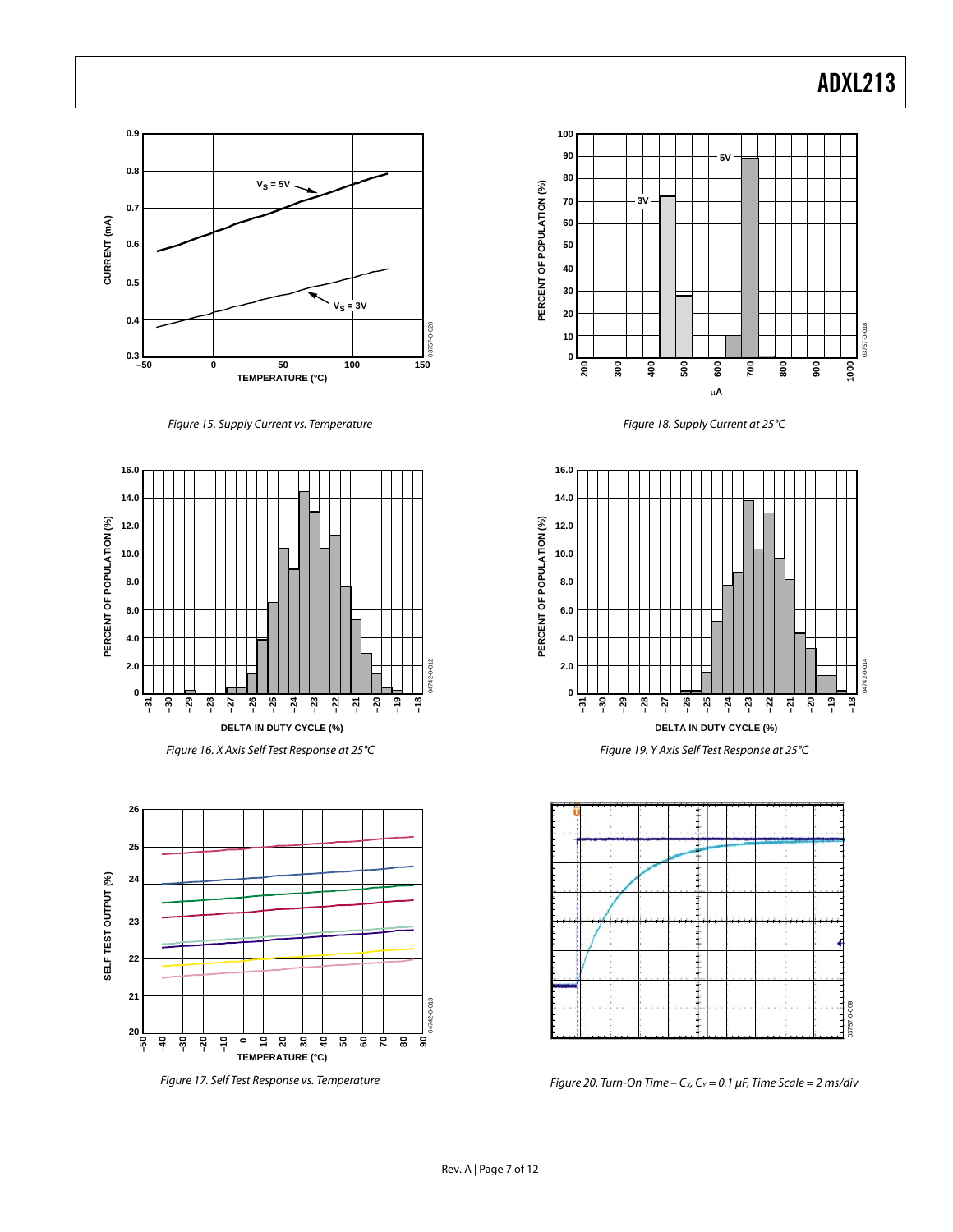### <span id="page-7-1"></span><span id="page-7-0"></span>THEORY OF OPERATION



Figure 21. Output Response vs. Orientation

The ADXL213 is a complete dual axis acceleration measurement system on a single monolithic IC. It contains a polysilicon surface-micromachined sensor and signal conditioning circuitry to implement an open-loop acceleration measurement architecture. The output signals are duty cycle modulated digital signals proportional to acceleration. The ADXL213 is capable of measuring both positive and negative accelerations to ±1.2 *g*. The accelerometer can measure static acceleration forces such as gravity, allowing the ADXL213 to be used as a tilt sensor.

The sensor is a surface-micromachined polysilicon structure built on top of the silicon wafer. Polysilicon springs suspend the structure over the surface of the wafer and provide a resistance against acceleration forces. Deflection of the structure is measured using a differential capacitor that consists of independent fixed plates and plates attached to the moving mass. The fixed plates are driven by 180° out-of-phase square waves. Acceleration deflects the beam and unbalances the differential capacitor, resulting in an output square wave whose amplitude is proportional to acceleration. Phase sensitive demodulation techniques are then used to rectify the signal and determine the direction of the acceleration.

The output of the demodulator is amplified and brought offchip through a 32 kΩ resistor. At this point, the user can set the signal bandwidth of the device by adding a capacitor. This filtering improves measurement resolution and helps prevent aliasing.

After being low-pass filtered, the duty cycle modulator converts the analog signals to duty cycle modulated outputs that can be read by a counter. A single resistor (RSET) sets the period for a complete cycle. A 0 *g* acceleration produces a 50% nominal duty cycle. The acceleration can be determined by measuring the length of the positive pulse width (*t1*) and the period (*t2*). The nominal transfer function of the ADXL213 is

04742-0-015

*Acceleration* = ((*t1*/*t2*) – *Zero g Bias*)/*Sensitivity*

Where in the case of the ADXL213

*Zero g Bias* = 50% *nominal Sensitivity* = 30%/*g nominal*  $t2 = R<sub>SET</sub>/125 M\Omega$ 

#### **PERFORMANCE**

Rather than using additional temperature compensation circuitry, innovative design techniques have been used to ensure that high performance is built in. As a result, there is essentially no quantization error or nonmonotonic behavior, and temperature hysteresis is very low (typically less than 10 m*g* over the –40°C to +85°C temperature range).

[Figure 9](#page-5-0) shows the zero *g* output performance of eight parts (X and Y axis) over a –40°C to +85°C temperature range.

[Figure 12](#page-5-0) demonstrates the typical sensitivity shift over temperature for  $V_s = 5$  V. Sensitivity stability is optimized for  $V<sub>S</sub> = 5$  V, but is still very good over the specified range; it is typically better than  $\pm 2\%$  over temperature at  $V_s = 3$  V.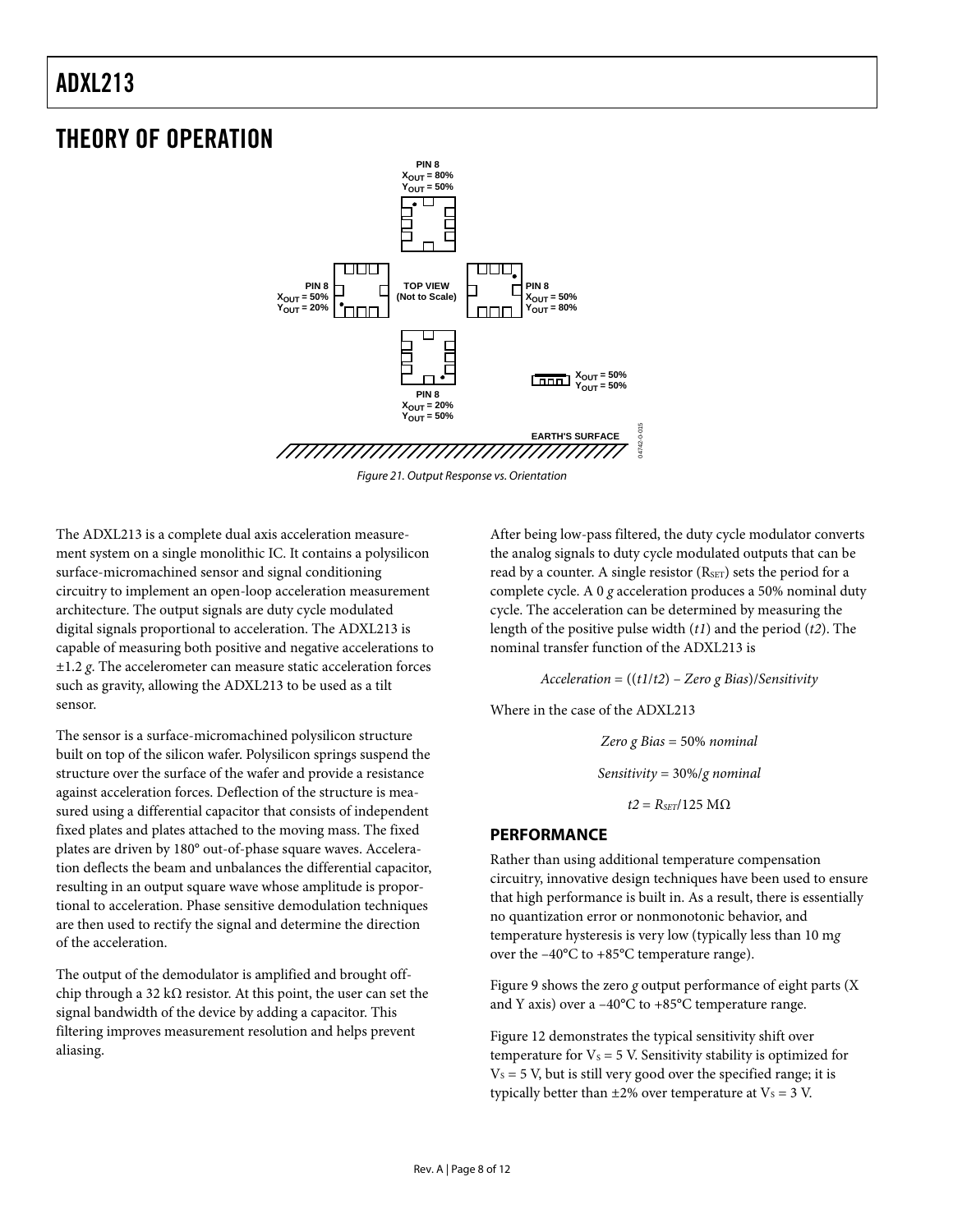# <span id="page-8-1"></span><span id="page-8-0"></span>APPLICATIONS

#### **POWER SUPPLY DECOUPLING**

For most applications, a single 0.1  $\mu$ F capacitor, C<sub>DC</sub>, adequately decouples the accelerometer from noise on the power supply. However, in some cases, particularly where noise is present at the 140 kHz internal clock frequency (or any harmonic thereof), noise on the supply may cause interference on the ADXL213's output. If additional decoupling is needed, a 100  $\Omega$ (or smaller) resistor or ferrite beads may be inserted in the supply line of the ADXL213. Additionally, a larger bulk bypass capacitor (in the range of 1  $\mu$ F to 22  $\mu$ F) may be added in parallel to C<sub>DC</sub>.

#### **SETTING THE BANDWIDTH USING C<sub>X</sub> AND C<sub>Y</sub>**

The ADXL213 has provisions for bandlimiting the  $X<sub>OUT</sub>$  and Y<sub>OUT</sub> pins. Capacitors must be added at these pins to implement low-pass filtering for antialiasing and noise reduction. The equation for the –3 dB bandwidth is

$$
F_{-3\,\text{dB}} = 1/(2\pi(32\,\text{k}\Omega) \times C_{(X,\,Y)})
$$

or more simply,

$$
F_{-3\,\text{dB}}=5\,\mu\text{F}/C_{(X,\,Y)}
$$

The tolerance of the internal resistor  $(R<sub>FILT</sub>)$  can vary typically as much as  $\pm 25\%$  of its nominal value (32 kΩ); thus, the bandwidth varies accordingly. A minimum capacitance of 2000 pF for  $C_x$  and  $C_y$  is required in all cases.

|  |  |  | Table 4. Filter Capacitor Selection, $C_X$ and $C_Y$ |  |  |
|--|--|--|------------------------------------------------------|--|--|
|--|--|--|------------------------------------------------------|--|--|

| -                     |                |
|-----------------------|----------------|
| <b>Bandwidth (Hz)</b> | Capacitor (µF) |
|                       | 4.7            |
| 10                    | 0.47           |
| 50                    | 0.10           |
| 100                   | 0.05           |
| 200                   | 0.027          |
| 500                   | 0.01           |

#### <span id="page-8-2"></span>**SELF TEST**

The ST pin controls the self-test feature. When this pin is set to V<sub>s</sub>, an electrostatic force is exerted on the beam of the accelerometer. The resulting movement of the beam allows the user to test if the accelerometer is functional. The typical change in output is 750 m*g* (corresponding to 23%). This pin may be left open circuit, or may be connected to common in normal use.

The ST pin should never be exposed to voltages greater than  $V<sub>S</sub> + 0.3$  V. If the system design is such that this condition cannot be guaranteed (i.e., multiple supply voltages present), a low  $V_F$  clamping diode between ST and  $V_S$  is recommended.

#### **DESIGN TRADE-OFFS FOR SELECTING FILTER CHARACTERISTICS: THE NOISE/BW TRADE-OFF**

The accelerometer bandwidth selected ultimately determines the measurement resolution (smallest detectable acceleration). Filtering can be used to lower the noise floor, which improves the resolution of the accelerometer. Resolution is dependent on the analog filter bandwidth at XFILT and YFILT.

The output of the ADXL213 has a typical bandwidth of 2.5 kHz. The user must filter the signal at this point to limit aliasing errors. The analog bandwidth must be no more than one-fifth the PWM frequency to minimize aliasing. The analog bandwidth may be further decreased to reduce noise and improve resolution.

The ADXL213 noise has the characteristics of white Gaussian noise, which contributes equally at all frequencies and is described in terms of μ*g*/√Hz (i.e., the noise is proportional to the square root of the accelerometer's bandwidth). The user should limit bandwidth to the lowest frequency needed by the application in order to maximize the resolution and dynamic range of the accelerometer.

With the single pole roll-off characteristic, the typical noise of the ADXL213 is determined by

$$
rmsNoise = (160 \,\mu\text{g} / \sqrt{\text{Hz}}) \times (\sqrt{BW \times 1.6})
$$

At 100 Hz the noise is

 $rmsNoise = (160 \,\mu g / \sqrt{Hz}) \times (\sqrt{100 \times 1.6}) = 2 \,\text{mg}$ 

Often, the peak value of the noise is desired. Peak-to-peak noise can only be estimated by statistical methods. [Table 5](#page-8-2) is useful for estimating the probabilities of exceeding various peak values, given the rms value.

#### **Table 5. Estimation of Peak-to-Peak Noise**

| <b>Peak-to-Peak Value</b> | % of Time that Noise Will Exceed<br><b>Nominal Peak-to-Peak Value</b> |
|---------------------------|-----------------------------------------------------------------------|
| $2 \times$ RMS            | 32                                                                    |
| $4 \times$ RMS            | 4.6                                                                   |
| $6 \times$ RMS            | 0.27                                                                  |
| $8 \times$ RMS            | 0.006                                                                 |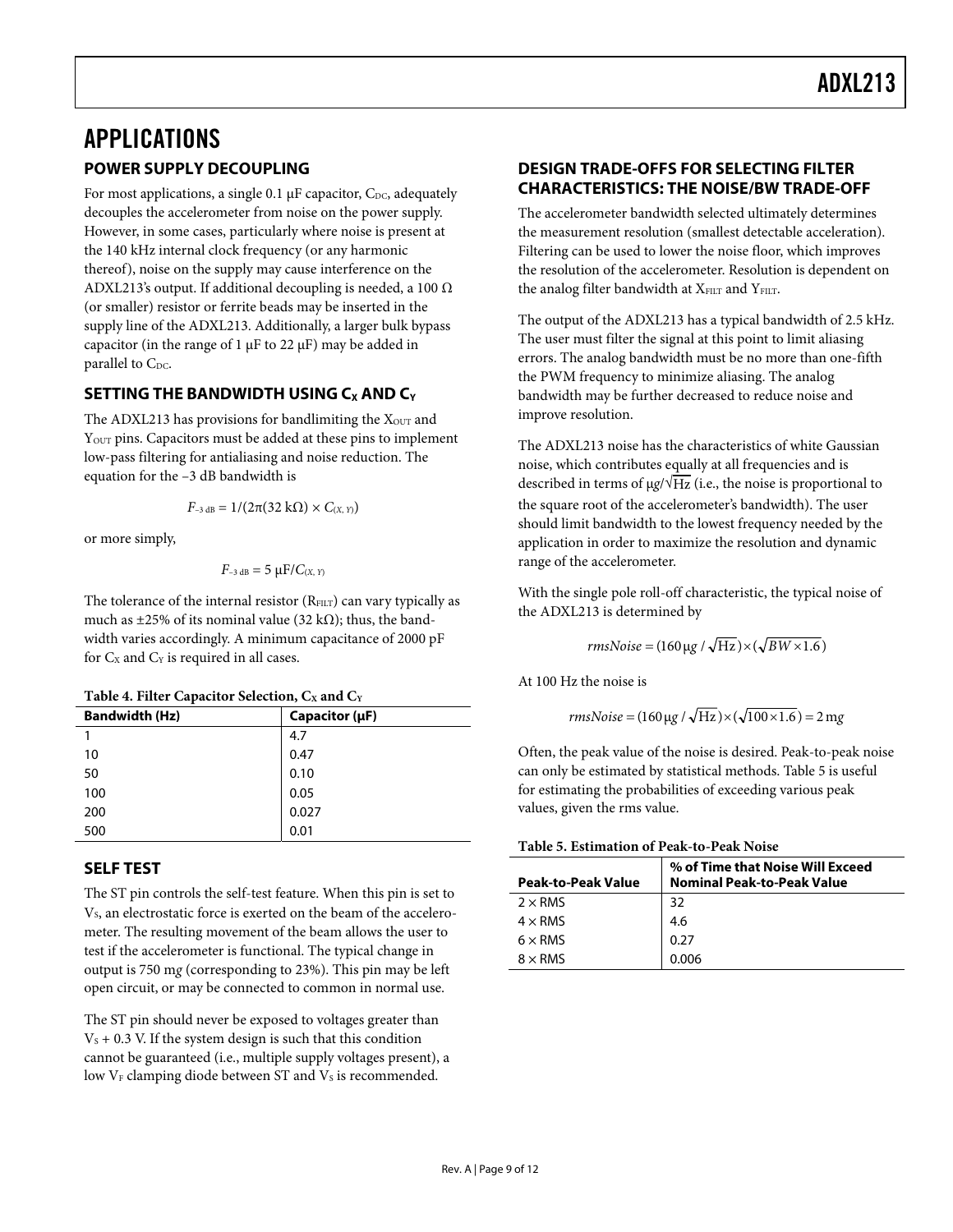<span id="page-9-1"></span><span id="page-9-0"></span>Peak-to-peak noise values give the best estimate of the uncertainty in a single measurement. [Table 6](#page-9-2) gives the typical noise output of the ADXL213 for various  $C_X$  and  $C_Y$  values.

<span id="page-9-2"></span>

| <b>Table 6. Filter Capacitor Selection (Cx, Cy)</b> |                         |                          |                                            |  |
|-----------------------------------------------------|-------------------------|--------------------------|--------------------------------------------|--|
| <b>Bandwidth(Hz)</b>                                | $C_x, C_y$<br>$(\mu F)$ | <b>RMS Noise</b><br>(mq) | <b>Peak-to-Peak Noise</b><br>Estimate (mq) |  |
| 10                                                  | 0.47                    | 0.64                     | 3.8                                        |  |
| 50                                                  | 0.1                     | 1.4                      | 8.6                                        |  |
| 100                                                 | 0.047                   |                          | 12                                         |  |
| 500                                                 | 0.01                    | 4.5                      | 27.2                                       |  |

#### **Table 6. Filter Capacitor Selection (CX, CY)**

#### **USING THE ADXL213 WITH OPERATING VOLTAGES OTHER THAN 5 V**

The ADXL213 is tested and specified at  $V_s = 5$  V; however, it can be powered with  $V_s$  as low as 3 V or as high as 6 V. Some perfor-mance parameters will change as the supply voltage is varied.

The ADXL213 output varies proportionally to supply voltage. At  $V_s = 3$  V, the output sensitivity is typically 28%/g.

The zero *g* bias output is ratiometric, so the zero *g* output is nominally equal to 50% at all supply voltages.

The output noise also varies with supply voltage. At  $V_s = 3 V$ , the noise density is typically 200 μg/ $\sqrt{Hz}$ .

Self-test response in *g* is roughly proportional to the square of the supply voltage. So at  $V_s = 3$  V, the self-test response is equivalent to approximately 270 m*g* (typical), or 8%.

The supply current decreases as the supply voltage decreases. Typical current consumption at  $V_{DD} = 3$  V is 450  $\mu$ A.

#### **USING THE ADXL213 AS A DUAL-AXIS TILT SENSOR**

One of the most popular applications of the ADXL213 is tilt measurement. An accelerometer uses the force of gravity as an input vector to determine the orientation of an object in space.

An accelerometer is most sensitive to tilt when its sensitive axis is perpendicular to the force of gravity, i.e., parallel to the earth's surface. At this orientation, its sensitivity to changes in tilt is highest. When the accelerometer is oriented on axis to gravity, i.e., near its  $+1$  *g* or  $-1$  *g* reading, the change in output acceleration per degree of tilt is negligible. When the accelerometer is perpendicular to gravity, its output changes nearly 17.5 m*g* per degree of tilt. At 45°, its output changes at only 12.2 m*g* per degree and resolution declines.

#### **Dual-Axis Tilt Sensor: Converting Acceleration to Tilt**

When the accelerometer is oriented so both its X and Y axes are parallel to the earth's surface, it can be used as a 2-axis tilt sensor with a roll axis and a pitch axis. Once the output signal from the accelerometer has been converted to an acceleration that varies between  $-1$  *g* and  $+1$  *g*, the output tilt in degrees is calculated as follows:

> $PITCH = ASIN(A_X/1 g)$  $ROLL = ASIN(A<sub>Y</sub>/1 g)$

Be sure to account for overranges. It is possible for the accelerometers to output a signal greater than ±1 *g* due to vibration, shock, or other accelerations.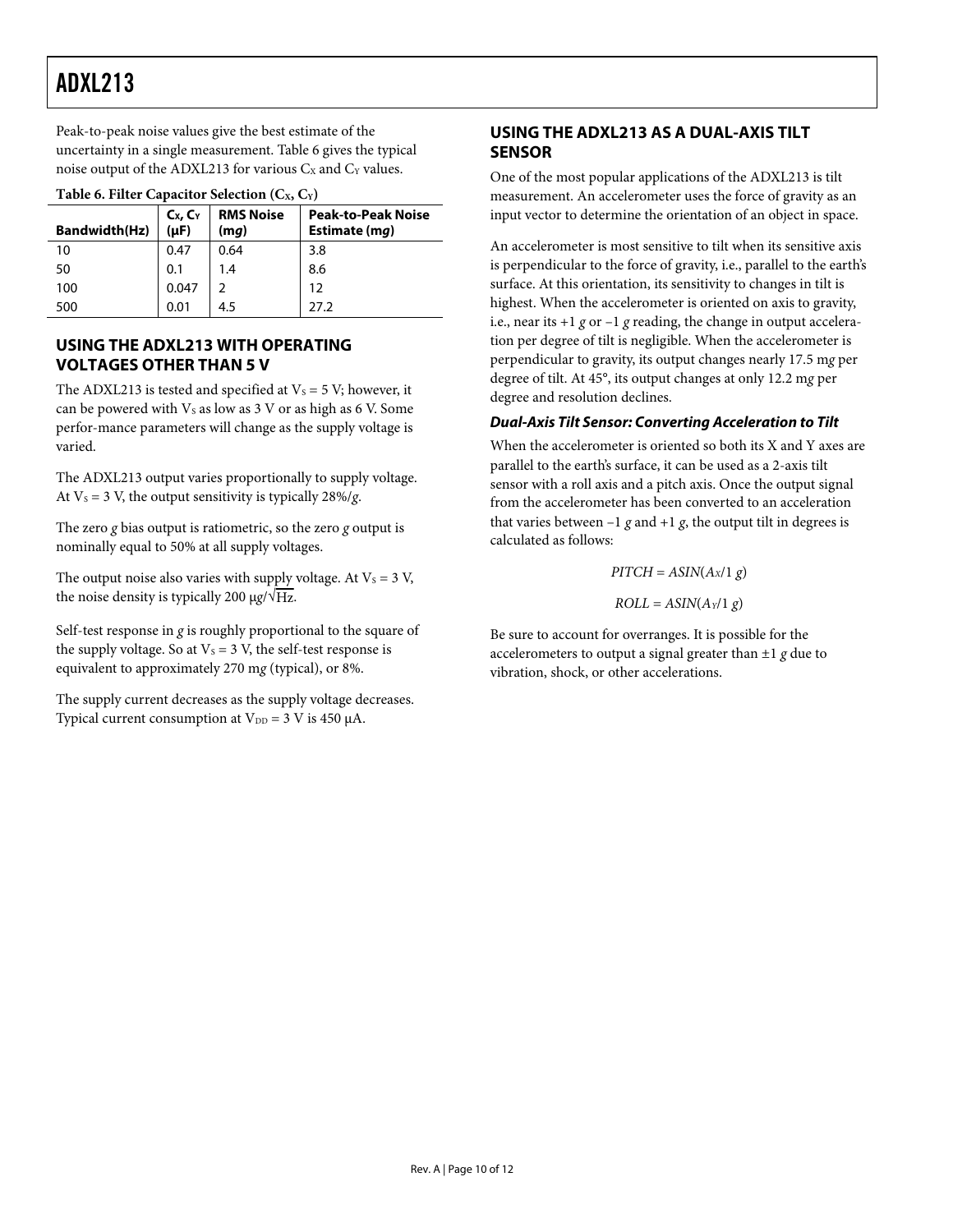### <span id="page-10-0"></span>PIN CONFIGURATIONS AND FUNCTIONAL DESCRIPTIONS



Figure 22. ADXL213 8-Lead CLCC

#### **Table 7. ADXL213 8-Lead CLCC Pin Function Descriptions**

| Pin No. | <b>Mnemonic</b>         | <b>Description</b>                  |
|---------|-------------------------|-------------------------------------|
|         | <b>ST</b>               | Self Test                           |
|         | T <sub>2</sub>          | R <sub>SET</sub> Resistor to Common |
|         | <b>COM</b>              | Common                              |
| 4       | YOUT                    | Y Channel Output                    |
|         | <b>X</b> <sub>OUT</sub> | X Channel Output                    |
| b       | YFILT                   | Y Channel Filter Pin                |
|         | <b>XFILT</b>            | X Channel Filter Pin                |
| 8       | $V_{S}$                 | $3V$ to $6V$                        |